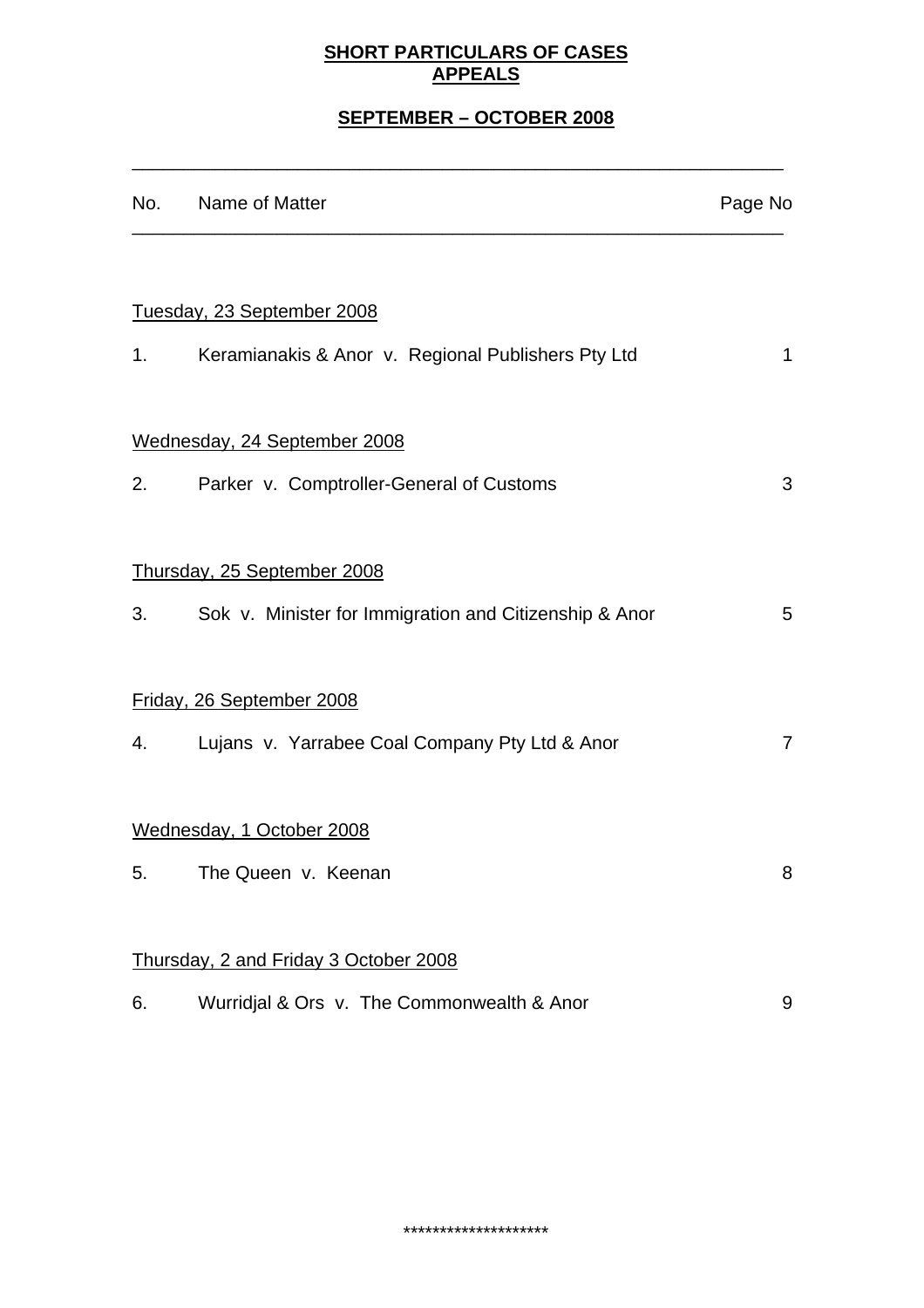# **KERAMIANAKIS & ANOR v REGIONAL PUBLISHERS PTY LTD (S311/2008)**

Court appealed from: New South Wales Court of Appeal

Date of judgment: 21 December 2007

Date of grant of special leave: 13 June 2008

Dr Keramianakis and Dr Smagarinsky ("the Doctors") are medical practitioners who established the "Dubbo Skin Cancer Centre". Regional Publishers Pty Ltd ("Regional Publishers") is the publisher of the *"Daily Liberal"*. On 22 March 2001 an article ("the article") was published in the *Daily Liberal* entitled "Claims skin clinic misleading public".

The Doctors brought defamation proceedings against Regional Publishers, alleging that the article gave rise to the following three imputations:

- (a) that the Doctors as medical practitioners were more concerned with making money than with the well-being of their patients;
- (b) that the Doctors were medical practitioners who had misled the public;
- (c) that the Doctors as medical practitioners had charged excessive fees for medical services.

In the District Court, the jury found that the article gave rise to imputations (b) and (c), in relation to Dr Smagarinsky but not to Dr Keramianakis. It also found that imputation (a) was not made out in relation to either Doctor.

On 21 December 2007 the Court of Appeal (Beazley & Basten JJA, Rothman J) unanimously dismissed the Doctors' appeal. Their Honours found that it was open to the jury to distinguish between imputation (a) and imputations (b) and (c). There was therefore no basis for holding that there was manifest unreasonableness in the jury's answers. It was also open to the jury to find that imputation (a) was not conveyed by the article when read as a whole.

The Court of Appeal did however hold that the directions given to the jury were potentially confusing. Notwithstanding this, it was apparent that in upholding imputations (b) and (c) in relation to Dr Smagarinsky, but not (a), the jury was reading the article as a whole, in a legally appropriate manner.

A majority (Beazley & Basten JJA agreeing, Rothman J dissenting) further held that the right of appeal was never available in relation to a jury verdict in the District Court. It was only available from the ruling, order, direction or decision of a judge on a point of law or upon a question of evidence.

The grounds of appeal are:

- The Court of Appeal erred in holding that it lacked jurisdiction under section 127 of the *District Court Act* 1973 (NSW) to hear an appeal from a civil trial before a judge and jury in the District Court of New South Wales.
- The Court of Appeal erred in failing to find that a reasonable jury properly instructed could not have arrived at the jury's decisions with regard to the imputations pleaded in paragraphs 13(a) and 14(a) of the Third Further Amended Ordinary Statement of Claim.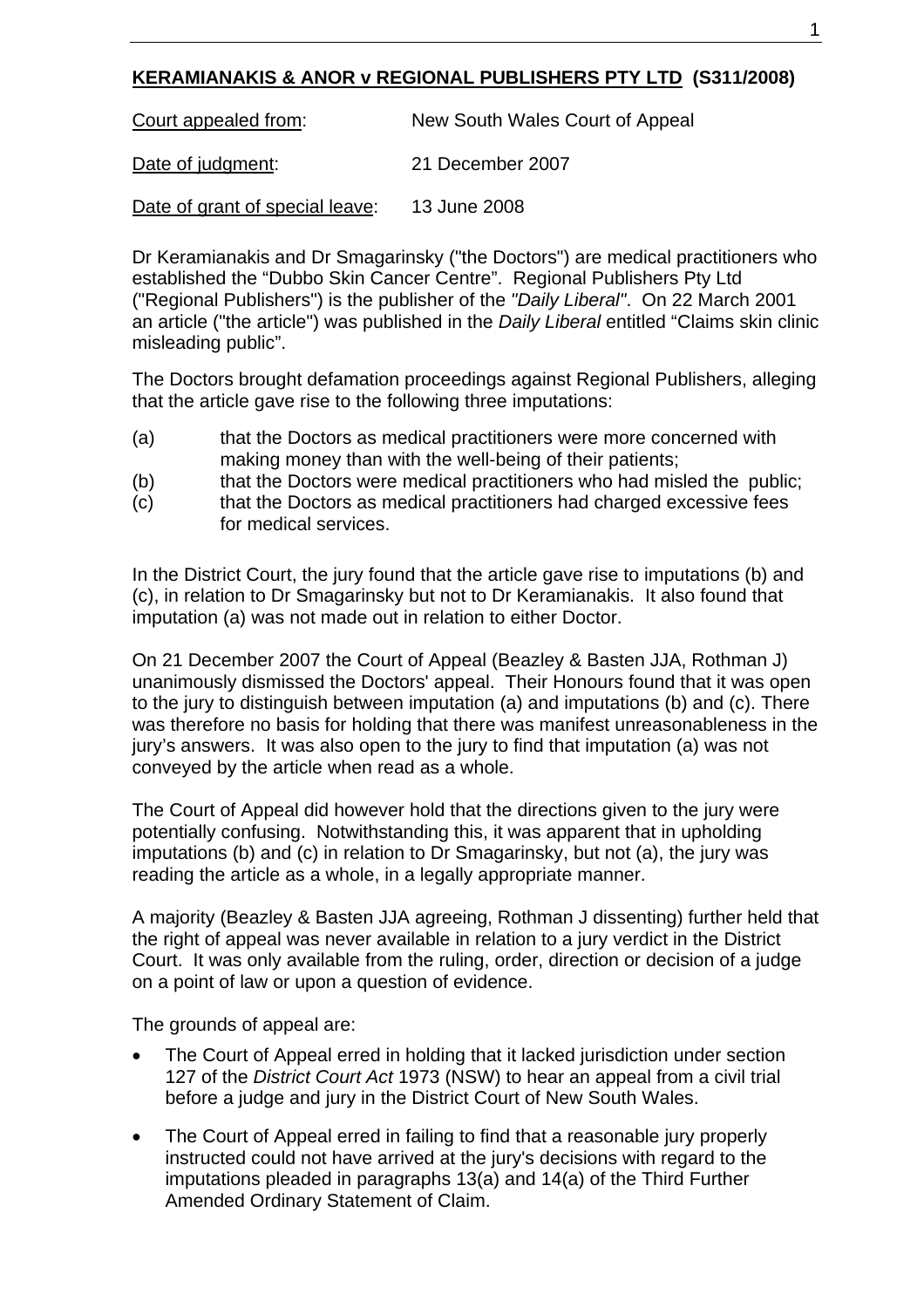On 15 July 2008 the Respondent filed a notice of cross-appeal, the ground of which is:

• The Court of Appeal erred in holding, at paragraphs 103 and 104 of the judgment of Basten JA, that in the circumstances of the present case, if the Court of Appeal had jurisdiction to entertain the appeal, it had power to direct a verdict and enter judgment for the First Cross-Respondent in relation to imputations (b) and (c).

On 15 July 2008 the Respondent filed a notice of contention, the grounds of which include:

The Court of Appeal erred in finding that the Appellants were entitled to raise on appeal, in support of an order for a verdict and judgment, or alternatively a new trial, matters not raised at the trial in first instance.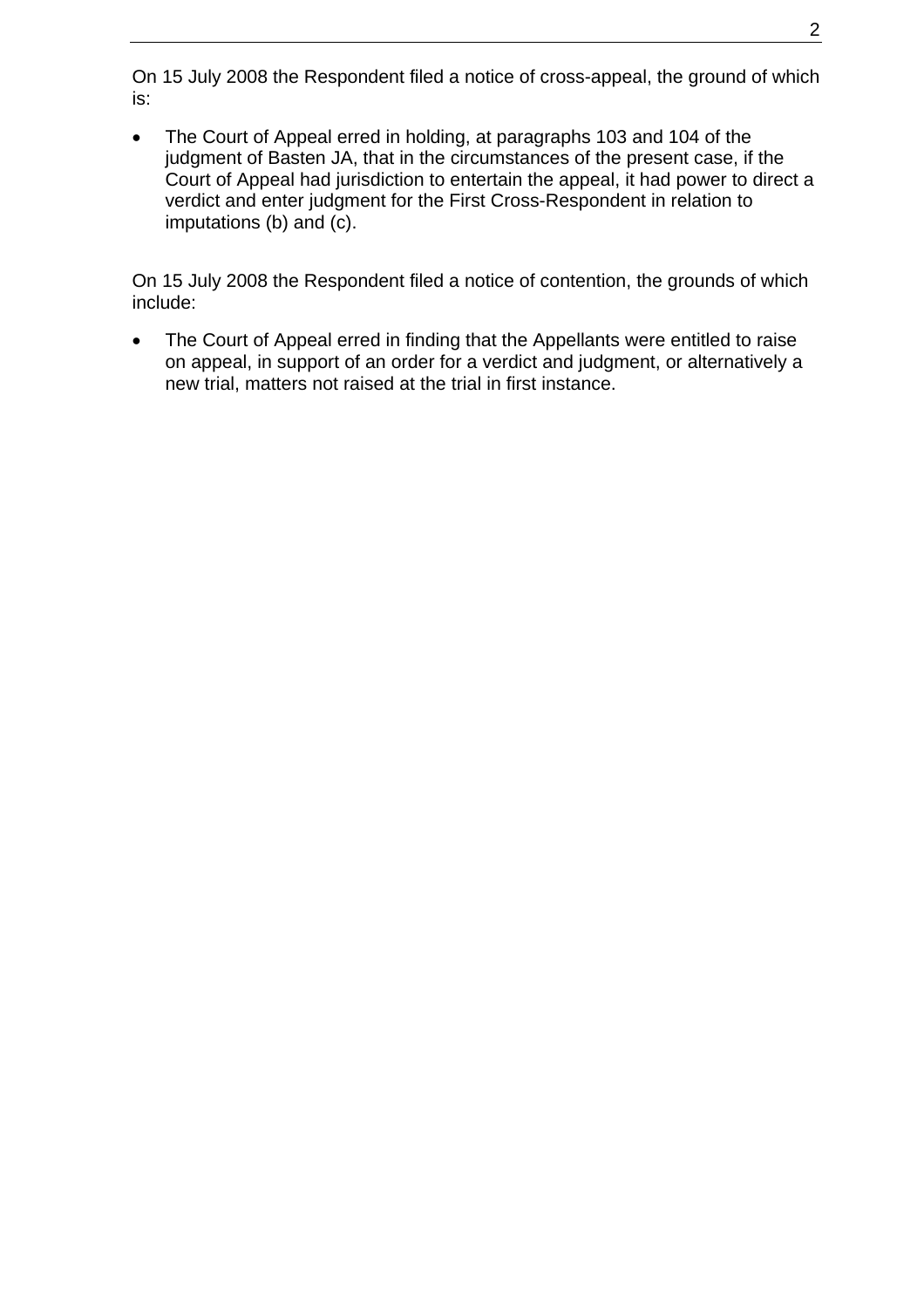### **PARKER v COMPTROLLER-GENERAL OF CUSTOMS (S317/2008)**

| Court appealed from:            | New South Wales Court of Appeal |
|---------------------------------|---------------------------------|
| Date of judgment:               | 6 December 2007                 |
| Date of grant of special leave: | 30 June 2008                    |

In the late 1980's Australian Customs Service ("ACS") officers conducted an investigation into suspected breaches of both the *Spirits Act* 1906 (Cth) and the *Customs Act* 1901 (Cth) ("the Customs Act"). Those suspected breaches involved certain importers of brandy who had been "extending" the product with locally produced alcohol on which duty had not been paid. Three main businesses suspected of involvement were: Lawpark Pty Ltd ("Lawpark"), an importer and distributor of spirits; Kingswood Distillery Pty Ltd, a maker and processor of spirits; and Breven Pty Ltd ("Breven"), the operator of a bond store at which imported spirits were warehoused. Mr Parker was both a director and shareholder of Lawpark and Breven.

In March 1990 ACS officers executed search warrants issued under the Customs Act. Mr Parker was later charged with offences under sections 33 and 234 of the Customs Act. Mr Parker sought to have certain documents excluded pursuant to section 138 of the *Evidence Act* 1995 (NSW) ("Evidence Act"). A voir dire was conducted and on 8 May 2006 Justice Simpson held that the evidence should be admitted. Mr Parker was convicted, largely on the basis of an analysis of those seized documents. The present matter is brought from that interlocutory judgment of Justice Simpson.

On 6 December 2007 the Court of Appeal (Mason P, Basten & Tobias JJA) unanimously dismissed Mr Parker's appeal. Their Honours held that the primary consideration when deciding upon the admissibility of unlawfully or improperly obtained evidence is whether there has been a deliberate (as opposed to an accidental or inadvertent) disregard for the law. They found that the notice to produce documents (addressed to Mr Parker) was insufficiently precise to identify the goods in question. It was therefore invalid and purported reliance upon it engaged section 138 of the Evidence Act. Their Honours however held Mr Parker had failed to establish any willful disregard for the law, dishonest motive or improper purpose on the part of the ACS. Furthermore, no error had been established in the reasons provided by Justice Simpson with respect to the balancing exercise required by section 138(3) of the Evidence Act.

The ground of appeal is:

• The Court of Appeal erred in denying procedural fairness to the Appellant by overturning a finding made by the trial judge in the Appellant's favour, based on the correctness of the judgment *in the matter of the appeal of Lawrence Charles O'Neill* (unreported, NSWDC 18 August 1988) ("O'Neill"), without the Respondent seeking such an outcome or the Court of Appeal giving notice it was considering it, and therefore without the Appellant having a proper opportunity to make submissions in support of the finding.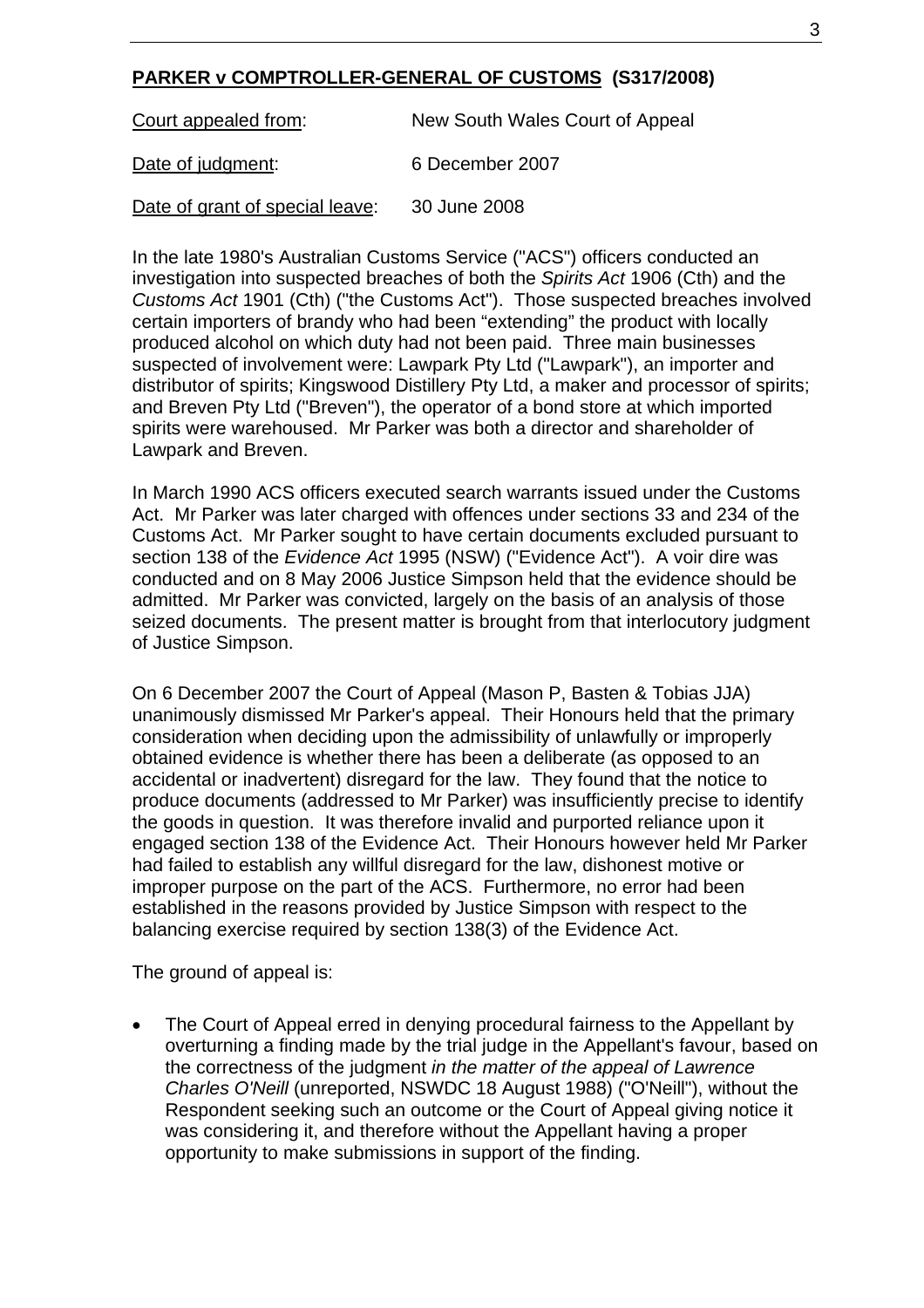On 15 July 2008 the Respondent filed a notice of contention, the ground of which is:

• In the event that this Court finds that the Court of Appeal erred in law by failing to afford the Appellant procedural fairness when it found that the judge deciding *O'Neill* was "mistaken" in his interpretation of section 214 of the Customs Act, then the Respondent gives notice that it will contend that the Court of Appeal's construction of section 214 as set out in [49] - [53] and [109] of its reasons for judgment is correct.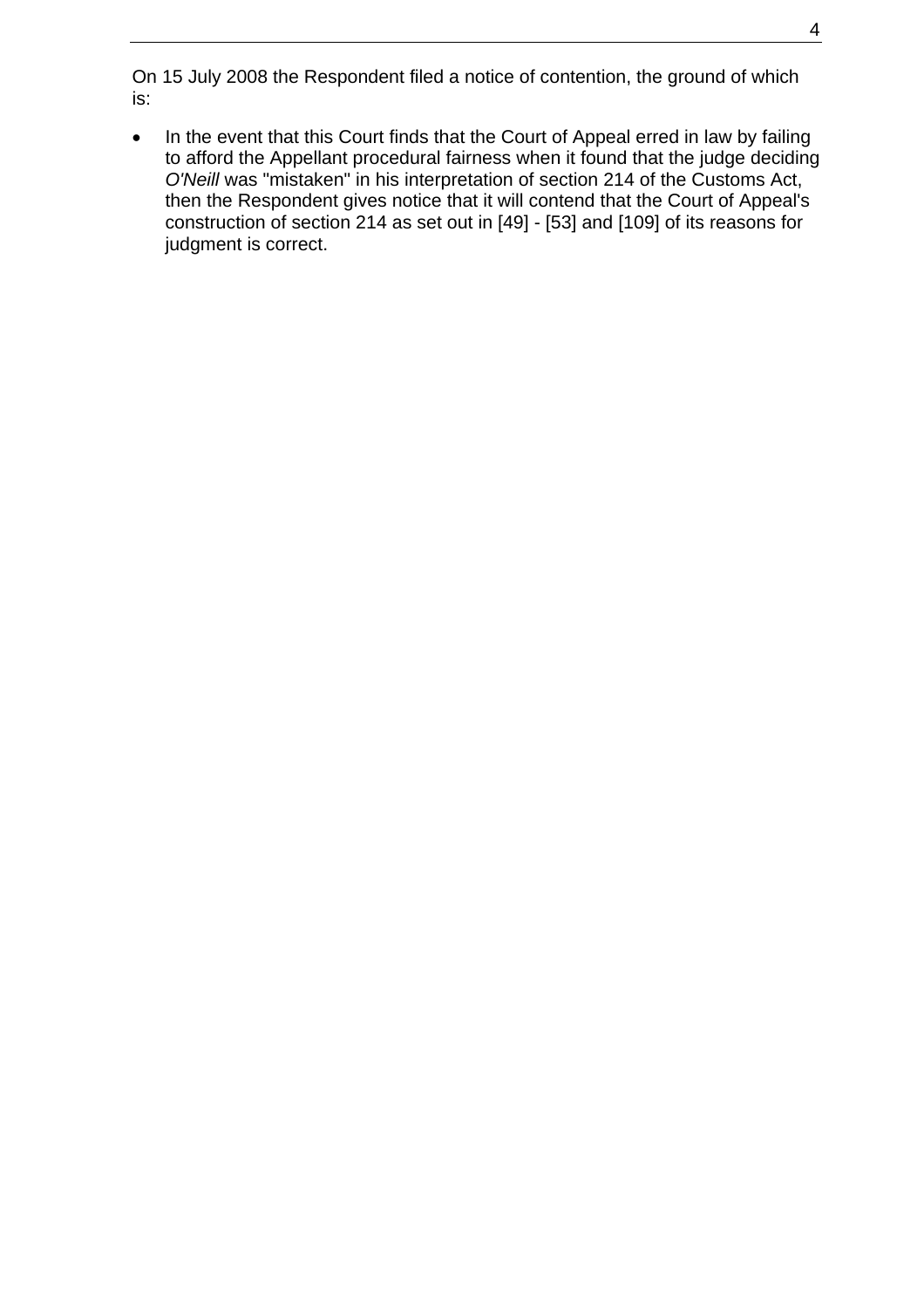### **SOK v MINISTER FOR IMMIGRATION AND CITIZENSHIP & ANOR (M60/2008)**

Court appealed from: Full Court of the Federal Court of Australia

Date of judgment: 5 March 2008

Date special leave granted: 21 July 2008

In August 2002 the appellant (Sok) married a woman who is an Australian citizen (the sponsor). In October 2002, Sok applied for both a temporary visa and a permanent visa, as required by the *Migration Regulations* (the Regulations), on the basis of his marriage. In November 2002 he was granted a temporary visa and shortly thereafter he entered Australia on that visa. Although made in 2002, Sok's permanent visa application was not considered until 2005, after at least two years had passed, as allowed for in the Regulations. In March 2005, following an interview and a home visit, a delegate of the Minister refused the visa, not being satisfied that Sok was the spouse of the sponsor. In April 2005 Sok applied to the Migration Review Tribunal (the MRT) for review of that decision.

Through his migration agent, Sok claimed to the MRT that he had been the victim of domestic violence at the hands of the sponsor and provided material in support of his claim as required by the Regulations. As there had been no legal action relating to the alleged domestic violence, Sok's claim was considered a "nonjudicially determined claim of domestic violence" under the Regulations. Prior to conducting any hearing, the Member constituting the Tribunal formed the view that she was not satisfied that Sok had suffered the relevant domestic violence under reg 1.23 and referred it to Centrelink for the opinion of an independent expert. The expert's opinion was provided to Sok; after further material in response from Sok, a second referral was made by the Member. Neither opinion supported Sok's claim of domestic violence. A hearing was held in October 2006 where the evidence was mainly about the domestic violence claim. The MRT affirmed the delegate's decision finding that it was required to take as correct an independent expert's opinion on the domestic violence claim and so was not satisfied the claim had been made out.

Sok applied for judicial review. The Federal Magistrates Court allowed the application on the basis that the MRT was obliged by s360 of the *Migration Act* 1958 (Cth) to invite Sok to a hearing before seeking the opinion of an independent expert, but had failed to do so.

The Minister appealed to the Federal Court. During the hearing of the appeal, the Full Court raised the question whether the MRT was bound by Division 1.5 of the Regulations, which includes reg 1.23 and which on its face is addressed only to the Minister. Sok had only raised the claim of domestic violence after the decision of the delegate, and only before the MRT. After receiving submissions on this issue, the Full Court allowed the appeal holding that the regime in Division 1.5 of the Regulations applies only to the original decision maker and does not apply to the MRT in the exercise of its review function. Although it was not necessary in view of its conclusion, the Full Court found that the MRT was not required by s360 of the Act to invite Sok to attend a hearing, before it reached its conclusion that it would seek the opinion of an independent expert.

While the Minister generally supports the appellant's argument that Division 1.5 applies to both the Minister and the MRT in the exercise of its review function, the Minister contends that the Full Court was correct in holding that s360 did not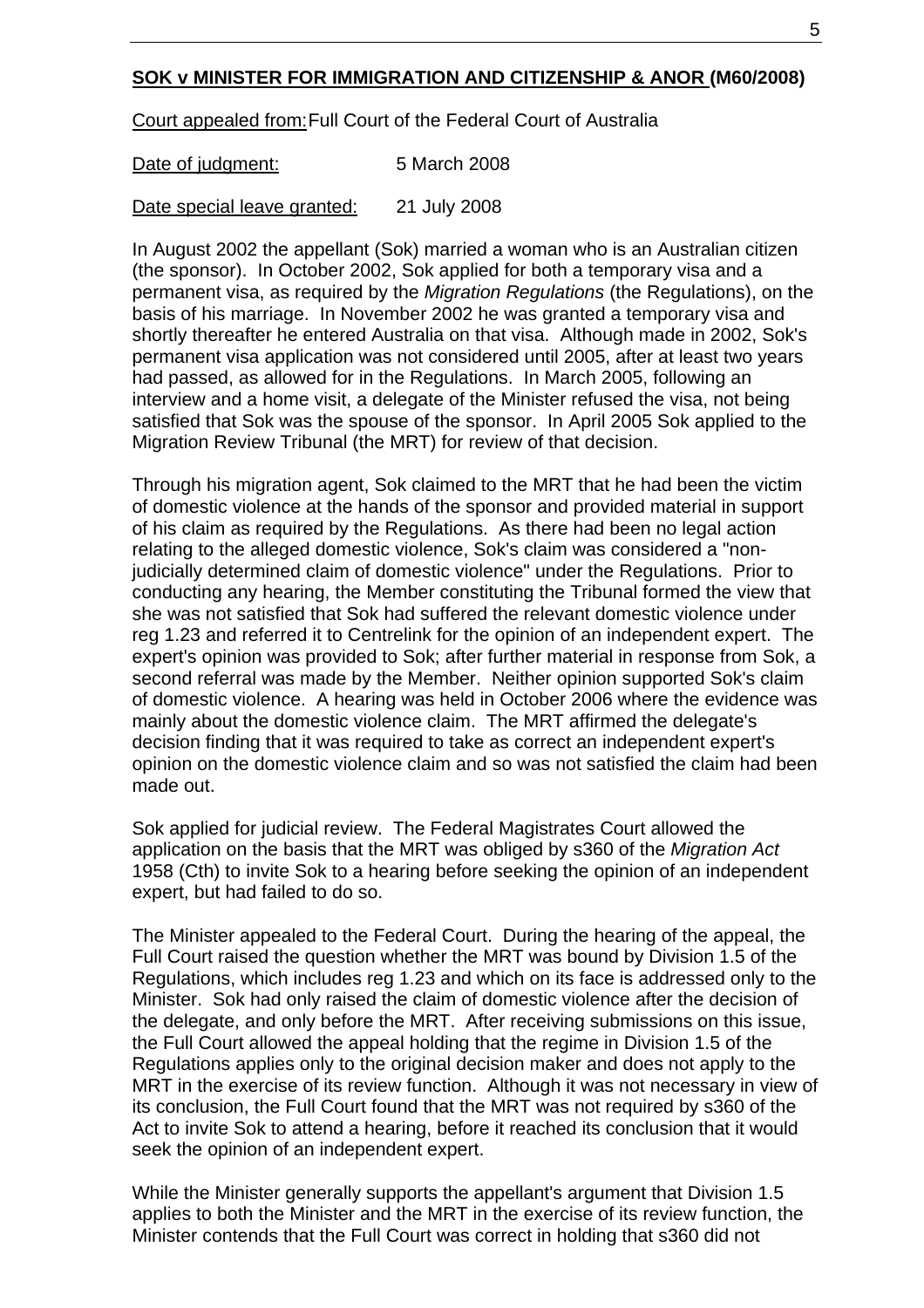require that a hearing be held before the MRT could reach a state of nonsatisfaction under reg 1.23(1)(b) and then seek the opinion of an independent expert.

The grounds of appeal include:

- The Full Court erred in holding that the regime established by Division 1.5 of the *Migration Regulations* 1994 (Cth) applies only to the Minister as the original decision maker and does not apply to the Migration Review Tribunal in the exercise of its review function.
- The Full Court erred in holding that the Migration Review Tribunal was not required by s360 of the *Migration Act* 1958 (Cth) to invite the appellant to appear before it to give evidence and present arguments about whether he had suffered relevant domestic violence before the Tribunal reached a state of satisfaction for the purpose of para 1.23(1B)(b) of the *Migration Regulations* 1994 (Cth).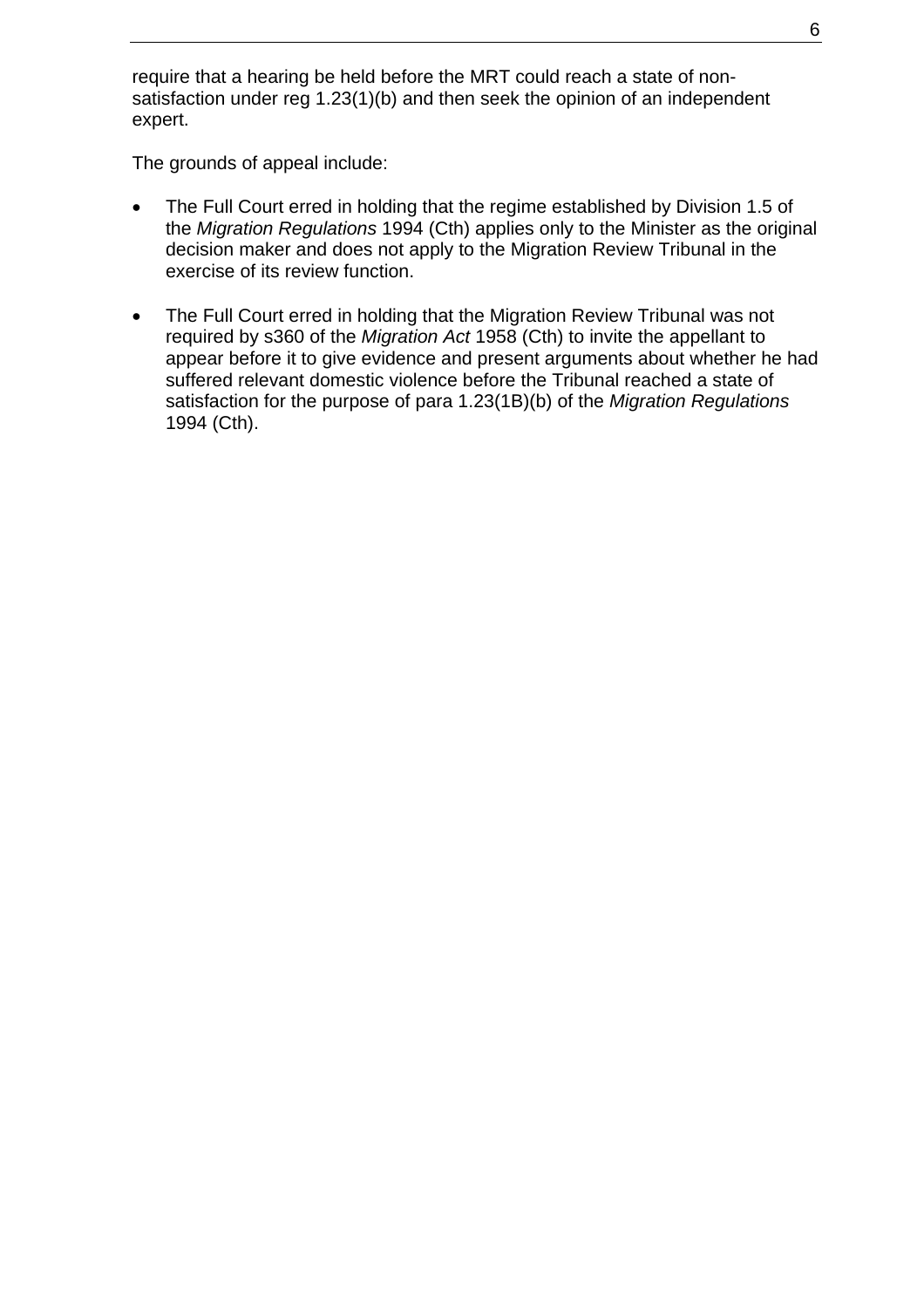## **LUJANS v YARRABEE COAL COMPANY PTY LTD & ANOR (S3/2008)**

Court appealed from: New South Wales Court of Appeal Date of judgment: 4 December 2007

Date of referral to Full Court: 13 June 2008

The applicant became a quadriplegic when the car she was driving to work at 100 kph along an unsealed private road ran off the road on a right hand bend, turned around and rolled on its side. It was daylight, the weather was fine, and there was no other vehicle, large animal, or large object on the road which could have caused the accident. There was no evidence of any mechanical defect or damage to the tyres. There were no eyewitnesses other than the applicant.

The applicant sued the occupier of the road, her employer, and its road maintenance contractor alleging that the road surface was defective. The trial Judge rejected all but one of her allegations, but found that the appearance of the road was deceptive because a careful driver could not tell where the hard centre section ended and the softer shoulder began. This had caused or contributed to the applicant driving onto the shoulder at the bend and losing control of her vehicle. He held that the respondents had been negligent and awarded substantial damages. The respondents appealed. Their essential submission at trial and on appeal was that the accident was caused by driver error and not by the road.

The Court of Appeal (Ipp & McColl JJA, Handley AJA) unanimously allowed the appeal holding that the applicant had not proved that the respondents were legally responsible for the injuries she suffered when her vehicle ran off the road.

The questions of law said to justify the grant of special leave include:

- The case directly involves the obligations of an intermediate Court of Appeal exercising its jurisdiction by way of a rehearing.
- The applicant succeeded after a trial which lasted 29 days. The l earned trial judge gave extensive and detailed consideration to a substantial body of oral evidence, photographs, documents and a view of the scene of the accident.
- The Court of Appeal disposed of the appeal in favour of the respondents for reasons which:
	- misstated the evidence of a crucial witness:
	- did not refer except in passing to a substantial body of oral evidence which favoured the applicant's case and which supported critical indings and inferences of the learned trial judge;
	- relied upon assumptions about speeds, distances and reaction time which were not soundly based;
	- relied upon its own interpretation of photographs to arrive at conclusions contrary to those arrived at by the trial judge on the basis of the material referred to above.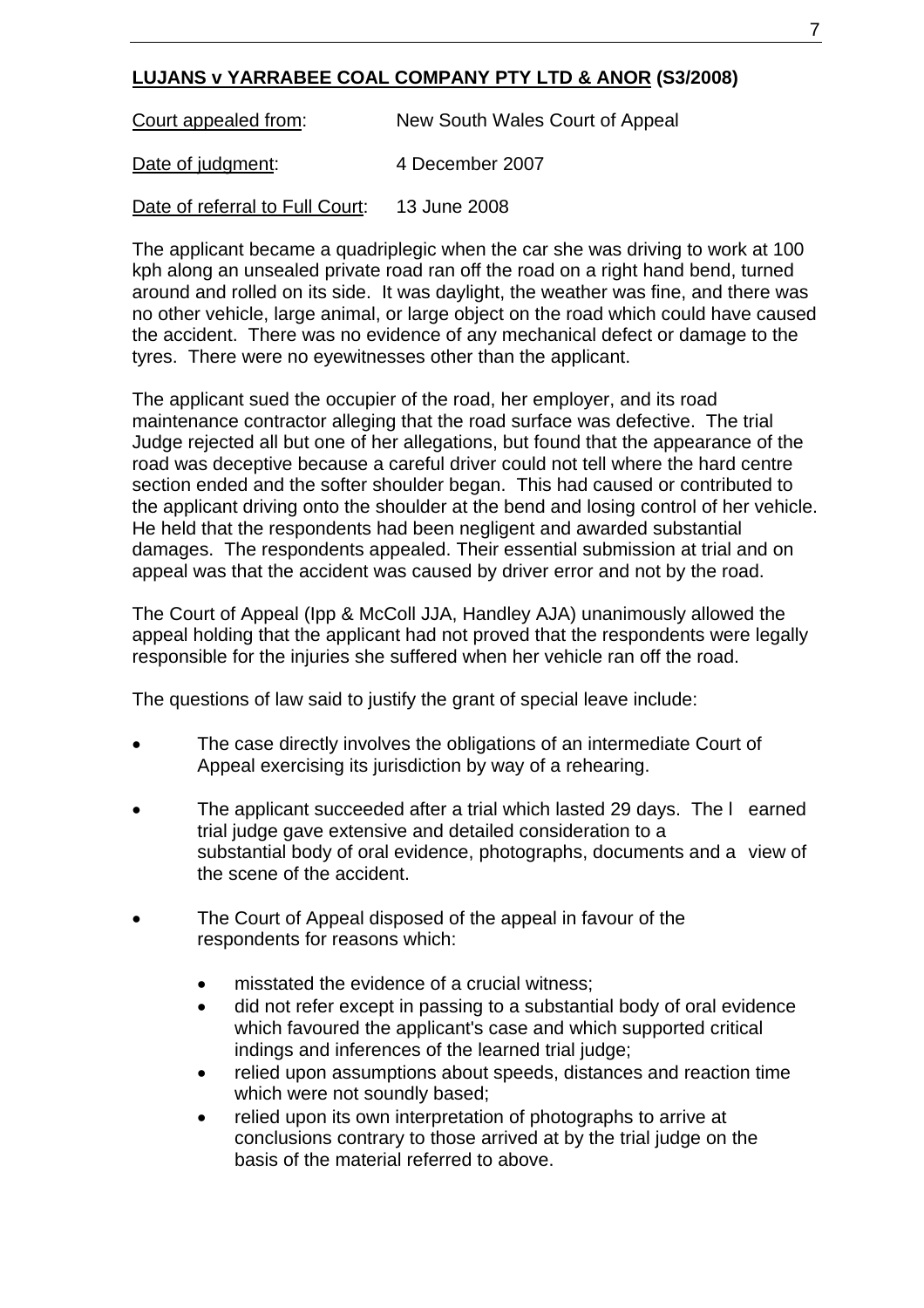### **THE QUEEN v. KEENAN (B23/2008)**

Court appealed from: Court of Appeal, Supreme Court of Queensland

Date of judgment: 11 December 2007

Date special leave granted: 18 June 2008

The respondent, Francis Robert Keenan, and two co-accused, Stephen Booth and Dion Spizzirri, were charged with the attempted murder of Darren Coffey on 8 September 2004, and in the alternative of grievous bodily harm with intent. The respondent was found not guilty of attempted murder but guilty of doing grievous bodily harm and of malicious act with intent and was sentenced to life imprisonment. The jury found Booth not guilty on each count and were unable to reach a verdict on either count against Spizzirri. The prosecution case was that Spizzirri shot Coffey, rendering him a paraplegic, and that both Booth and the respondent were liable under the "common intention" provision of section 8 of the *Criminal Code 1899* (Qld). The common plan alleged by the prosecution was that the co-accused would deliver what was termed "a touch-up" or "beating" of Coffey for having stolen money from the respondent. Booth was armed with a baseball bat and Spizzirri with a loaded gun. There was no evidence that either knew the other was armed in that way, but the position of the respondent in the car suggested that he knew Booth was armed with a bat.

The respondent appealed. The Court of Appeal (McMurdo P, Holmes JA and Atkinson J) unanimously allowed the appeal, set the convictions aside and entered verdicts of acquittal on both offences. The respondent argued successfully that the trial judge should have directed the jury that they could only find the respondent guilty if the prosecution proved beyond reasonable doubt that Coffey's paraplegia, caused by the intentional discharge of a bullet or bullets, was a probable consequence of the common purpose of the respondent and the co-accused to prosecute an unlawful purpose. The Court rejected the prosecution's argument that it was sufficient to prove that they had formed a common intention unlawfully to cause Coffey serious harm and that the intentional doing of the grievous bodily harm to him by one of the co-accused was a probable outcome of the unlawful purpose. The Court held that "offence … of such a nature" in section 8 on the facts referred to the act of intentionally shooting Coffey and so causing him grievous bodily harm, not merely the generic offence of intentionally doing Coffey grievous bodily harm.

The grounds of appeal include:

- The Court of Appeal erred in holding that the Crown in proving guilt pursuant to section 8 of the Criminal Code must establish that the mechanism by which an offence is committed was a probable consequence of the prosecution of the unlawful purpose;
- The Court of Appeal erred in holding that an alternative verdict of grievous bodily harm simpliciter should have been left for consideration by the jury;
- The Court of Appeal erred in failing to order a new trial.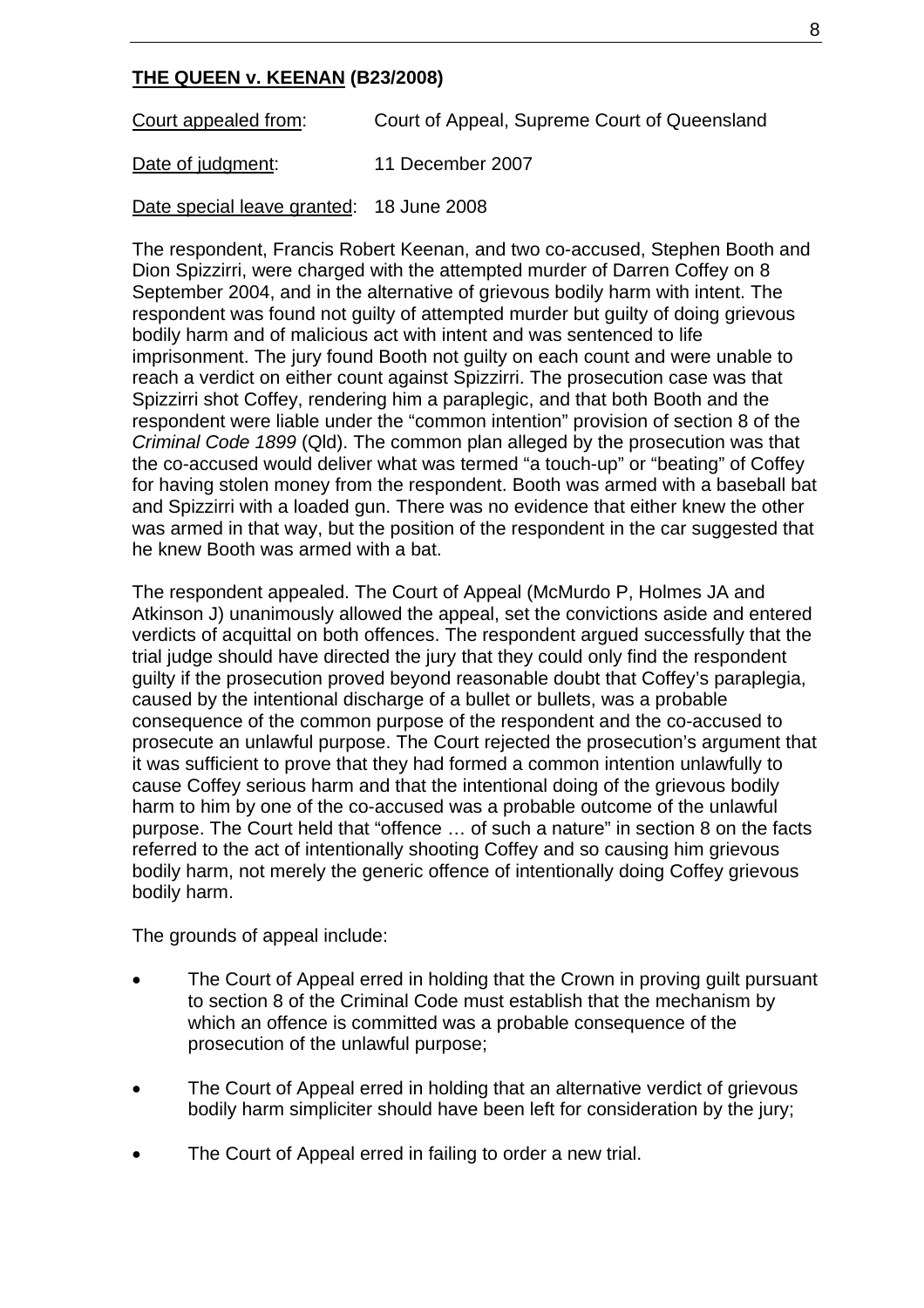#### **WURRIDJAL & ORS v COMMONWEALTH OF AUSTRALIA & ANOR (M122/2007)**

#### Date Demurrer referred to Full Court: 11 June 2008

This matter concerns the constitutional validity of certain sections of Part 4 of the *Northern Territory National Emergency Response Act* 2007 (Cth) ("the Emergency Response Act") and items 12, 15 and 18 of Schedule 4 of the *Families, Community Services, and Indigenous Affairs and Other Legislation Amendment (Northern Territory National Emergency Response and Other Measures) Act* 2007 (Cth) ("the FaCSIA Act").

The first and second plaintiffs are senior members of the Dhukurrdji clan, who are the traditional owners of the Maningrida Land ("the Land") in Arnhem Land in the Northern Territory. They live, together with other members of the Dhukurrdji clan, on the Land, and are entitled, pursuant to s 4(1) of the *Aboriginal Land Rights (Northern Territory) Act* 1976 (Cth) ("the Land Rights Act") to have the title of the Land held for their benefit. The third plaintiff is an Aboriginal and Torres Strait Islander Corporation which conducts a number of businesses, enterprises and activities (including financial and tourism services and a supermarket) on the Land.

The Emergency Response Act came into operation on 17 February 2008. Division 1 of Part 4 of the Act established a regime whereby the Commonwealth acquired a five year lease over certain Aboriginal land, including the Land. The lease confers exclusive possession and quiet enjoyment of the Land on the Commonwealth, subject to several provisos (in ss 34, 37(6) and 52). Section 60 of the Act abrogates the pre-existing guarantee in s 50(2) of the *Northern Territory Self-Government Act* 1978 (Cth) that property acquired in the Northern Territory be acquired on just terms. Section 60(2) provides that if there is an acquisition of property to which s 51(xxxi) of the Commonwealth Constitution applies, and if the acquisition is not on just terms, the Commonwealth is liable to pay a reasonable amount of compensation. The impugned provisions of the FaCSIA Act provide that, contrary to the permit system established by the Land Rights Act, a person may enter and remain on any common area within the Land if such entry is for a purpose that is not unlawful.

The plaintiffs have filed a writ of summons in this Court, seeking a declaration that ss 31, 32, 34, 35, 36, 37, 52, 60, 61 and 62 of the Emergency Response Act and items 12, 15 and 18 of Sch 4 of the FaSCIA Act are invalid. The plaintiffs contend that the impugned provisions effect acquisition of property that is subject to the constitutional guarantee of just terms in s 51(xxxi). They maintain that the provisions for "reasonable compensation" by the Commonwealth are inadequate, both in terms of monetary and non-monetary compensation, to satisfy the requirement of just terms. The first defendant has filed a demurrer contending that the challenged Acts are not relevantly subject to the just terms requirement in s 51(xxxi) of the Constitution, or, in the alternative, the Acts provide for compensation constituting just terms in relation to any acquisition of property.

The Attorney-General for the Northern Territory is intervening as of right and there is an application by two individuals seeking leave to file written submissions as amici curiae.